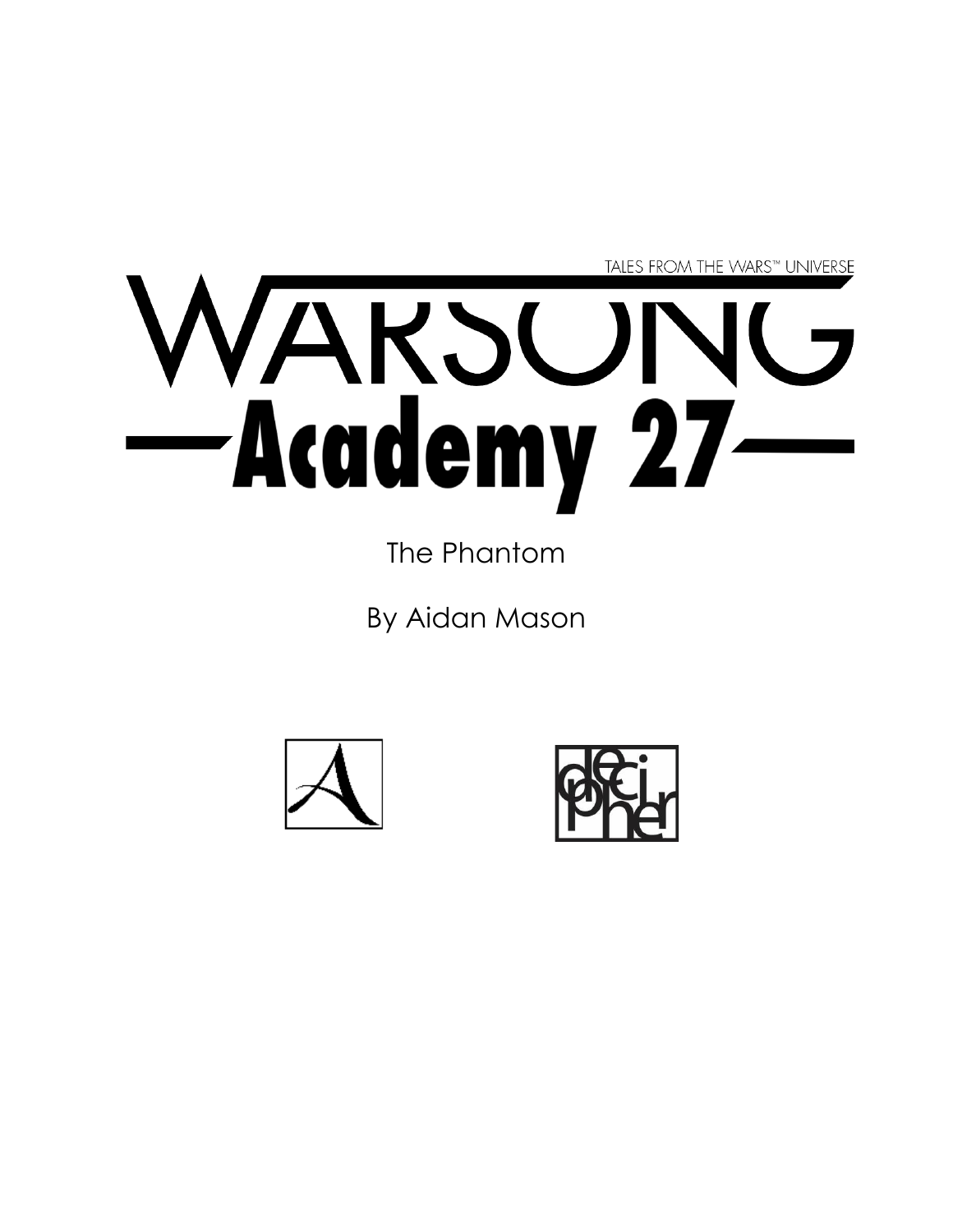It was three o'clock when the first incident occurred. Two students, Hanzo and Ihor, were standing under a row of light fixtures when a terrible scratching noise filled the theater. Then, without warning, they fell, tearing off the wall with a loud scratch.

"Look out!" Helena Kiner, the daughter of a weapons master, shouted. Without hesitation, the two boys jumped out of the way as the lights crashed to the ground, crushing a robot underneath them in the process.

"Holy shit!" Hanzo shouted, jumping back up, fists at ready.

"I knew it. I knew it," Ihor muttered to himself, as Hanzo began waving his fists around, looking for anything to punch or fight. "Everytime I'm in this godforsaken theater, something goes wrong…"

"H-h-hey!" Jorani shouted, pointing towards the balcony above the stage. "T-t-there's someone…someone up there!"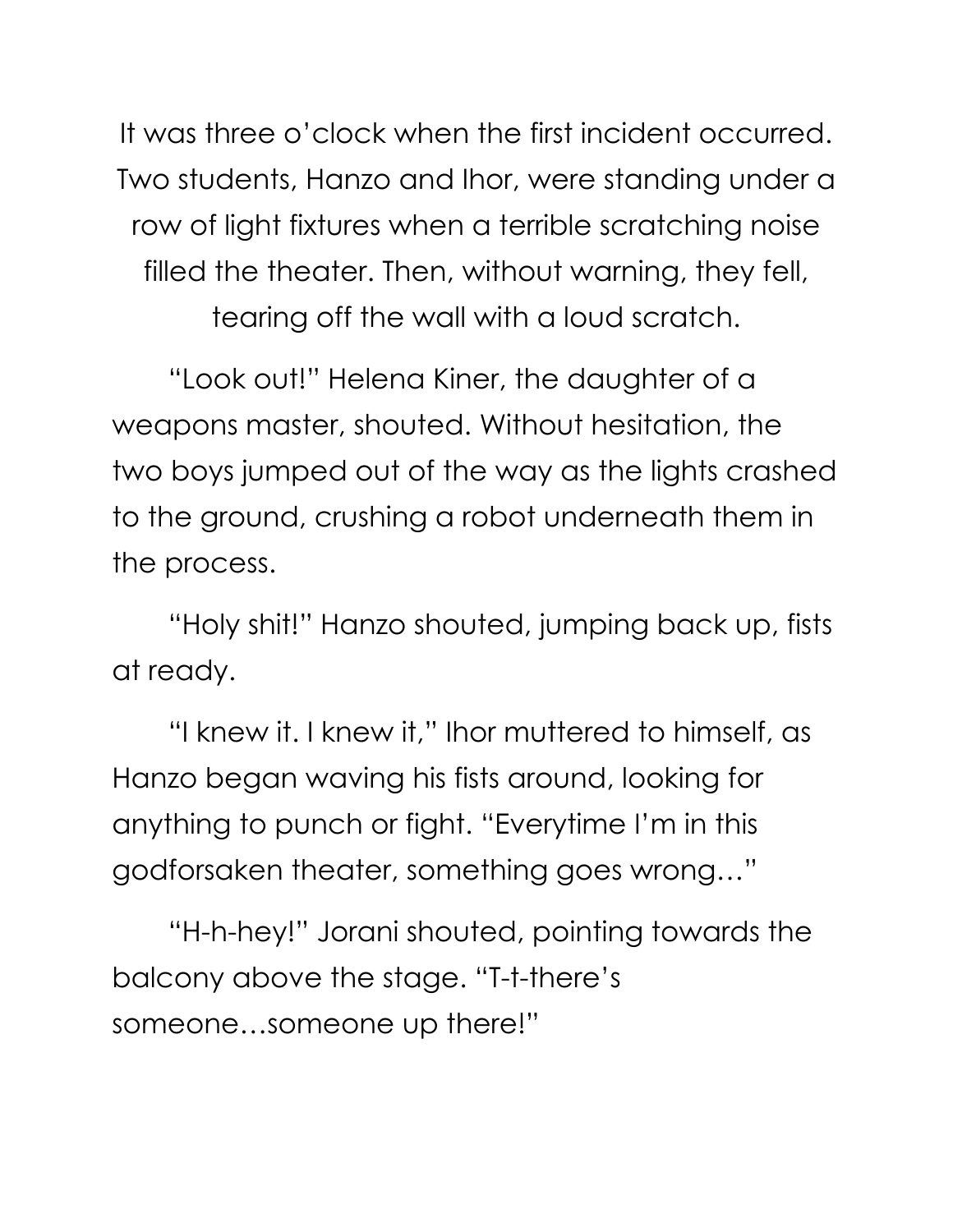Instantly, the sound of loud bootsteps rang out, as the unseen person ran across the balcony. That alerted everyone, even the two kids including the two kids who ran out of the back rooms hastily shoving their clothes on, loudly announcing they hadn't been doing anything. One of the younger boys grabbed a couple pencils and began to fling them towards the direction that Jorani was pointing at. That did exactly nothing, with the pencils falling to the floor with a pathetic click.

In a minute, it was all over, with sparking lights all over the floor, and an entire theater in disarray, without anyone having any idea what happened. And that was the moment that Mr. Shevochenko walked in.

\*\*\*\*

It only took the school news team thirty minutes to find out what had happened, and within three hours, the site had the story plastered right on the front of the homepage. UNKNOWN VANDAL BREAKS THEATER LIGHTS; NO SUSPECTS.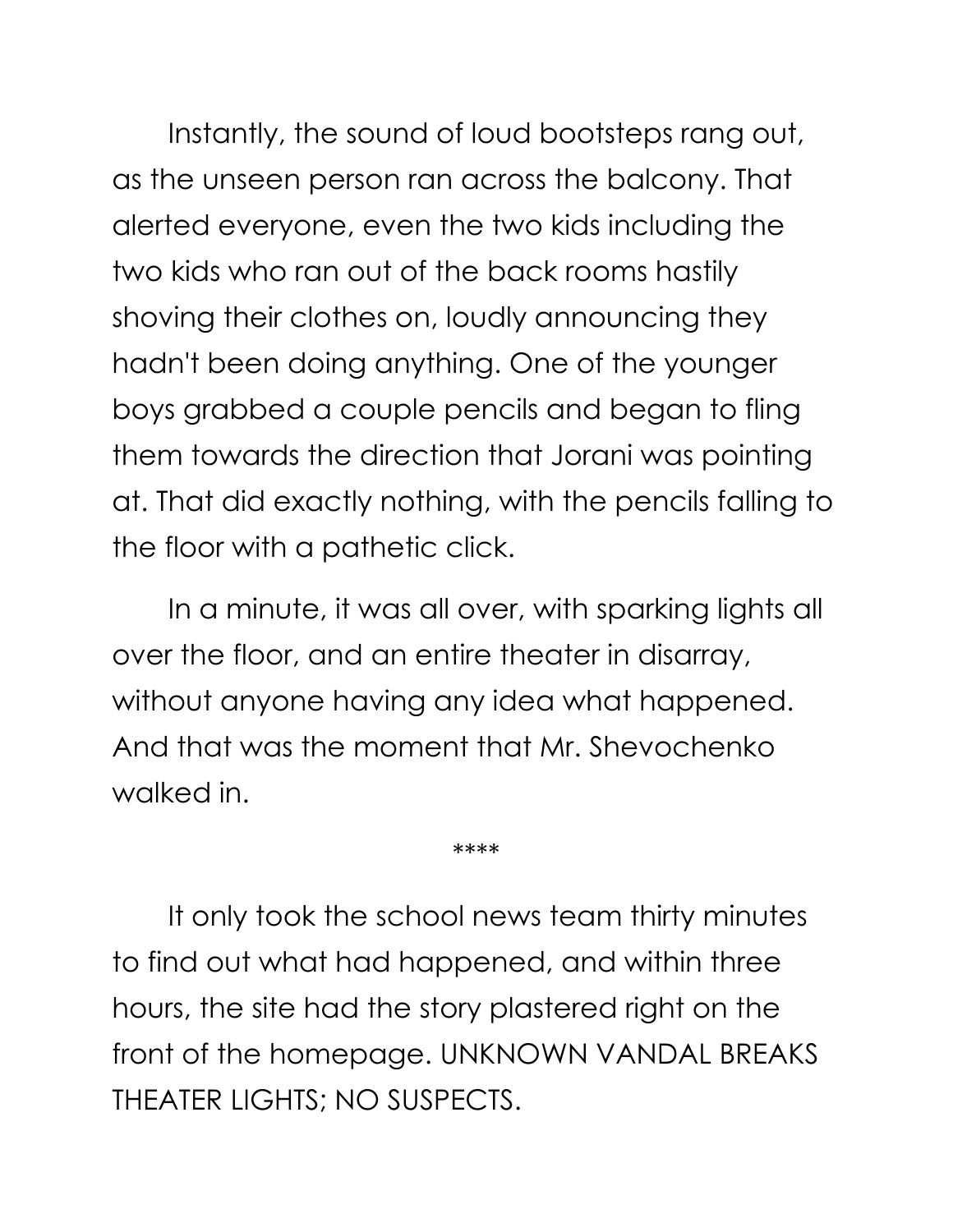"This isn't good," Shevochenko muttered, walking around the family home, Ihor watching him as he paced.

"So, what are we going to do, Dad?" Ihor asked.

"We keep going, obviously," Shevochenko said. "I started this production and I'm going to finish it."

Ihor gave a bit of a sigh internally. He knew that his father was stubborn, but internally, he was hoping that somehow, he'd be able to get out of this. But it seemed that reality won again against his dreams.

"I'll look around," Ihor said. "See if I can find anything out."

Shevochenko nodded. "That's a good start, my boy. A good start."

\*\*\*\*

"Nope. Haven't seen a thing," Kalingkata said the next day, after Ihor had asked her if she had any knowledge about the mysterious figure.

"Nor I," her brother,Talinata, replied.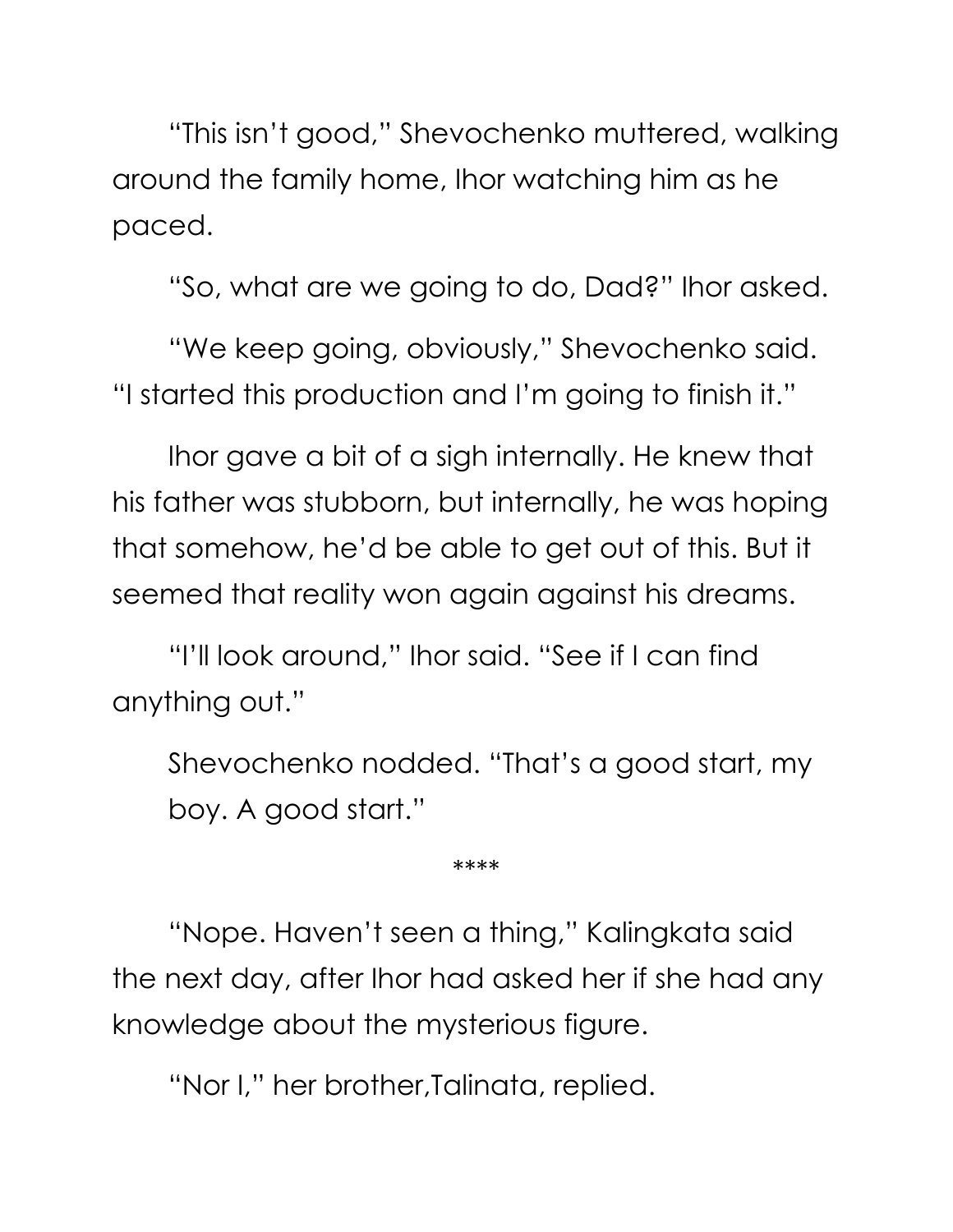"Huh," Ihor said, somewhat dejectedly. Sure, he wanted out of the theater program, but having a masked vigilante spreading havoc wasn't something anyone really wanted, least of all him.

"Although," Kalingkata said, a mischievous look coming over her face. "I could hack the cameras for you, see if I could find anything."

"Kalingkata...." Talinata said, his voice slightly on edge. "That's going to be risky."

"And?"

"I'm not saying don't do it, but let's take it slow. Hacking the cameras would be a lot more serious than anything we've done."

"You don't have to do it," Ihor said. "But if you could, that would be amazing."

"I'm not saying that we won't do it," Talinata said. "I'm definitely doing it; it just might take a bit of time."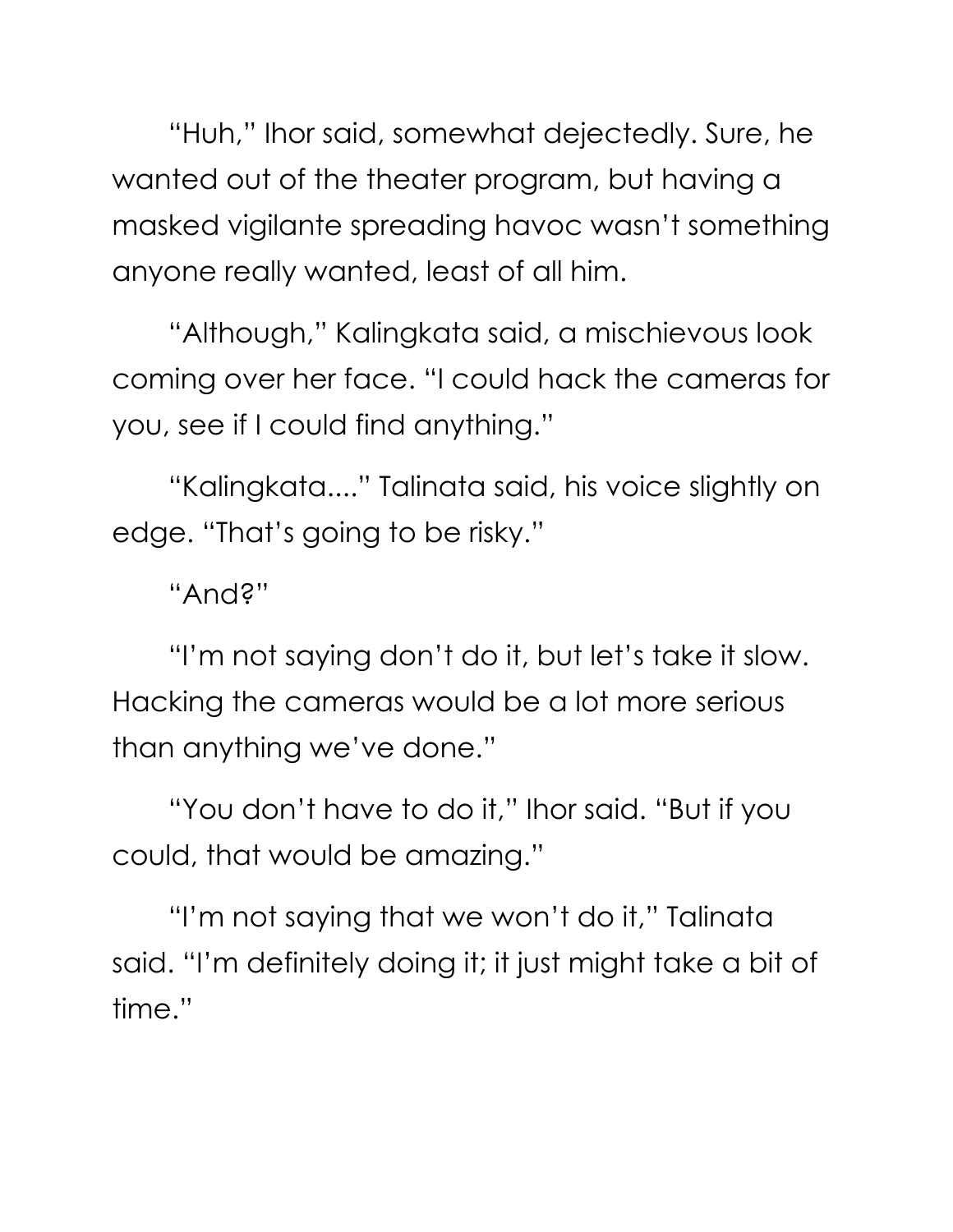"Anything helps," Ihor said. Giving the two a nod, he began to walk away, looking for someone else to interview.

As he walked towards the band room, he spotted Charlie Parker, who was flipping a red pen between his light skinned fingers. He was the resident 'shifty student you don't want to run into in an alley'; his brown eyes had a sharp look to them, a look that gave Ihor chills. It was a look that not only suggested danger, but also…knowledge. Knowledge that Charlie had, but no one else did.

Shaking, Ihor hurriedly walked away, Charlie watching him all the while.

\*\*\*\*

It didn't take long for there to be a second strike. Just two days after the first, and on the cusp of the weekend, three students were rehearsing on the stage, Shevochenko watching from the audience, when the set collapsed. Wood and nails flew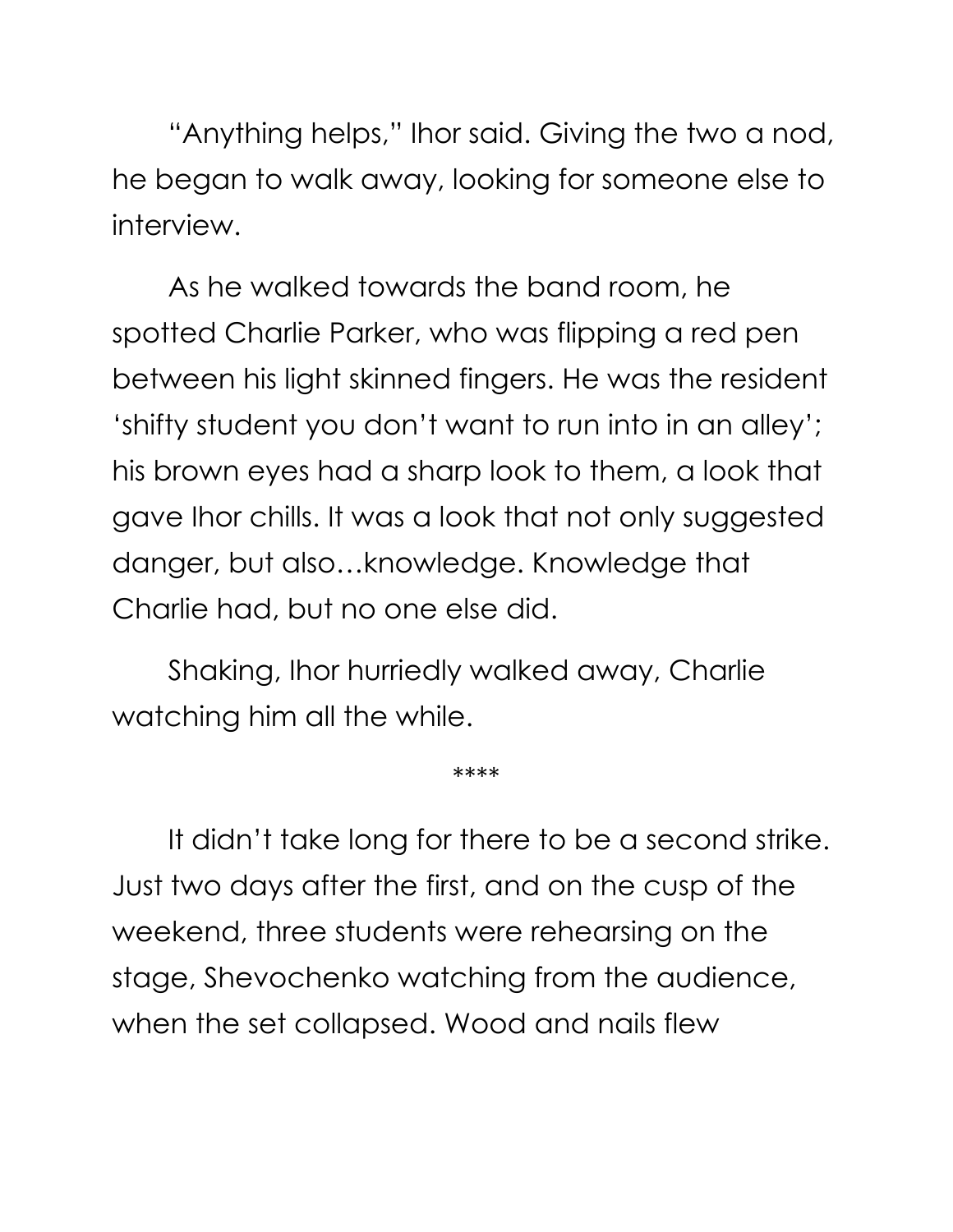everywhere as the three actors dove out of the way, one of the bolts barely missing a girl's face.

"Shit, shit, shit!" Shevochenko shouted, running up towards the stage. As he ran up the stairs, a dark figure jumped out of the shadows, a white mask covering their whole face, and ran off the stage, brushing past the teacher and running down past the seats.

"Stop him!" Helena shouted, as the masked vigilante shoved a student out of the way, jumping over a row of seats to get towards the door. With a yell, Ihor, who had been talking with a couple freshmen about the **previous** incident, ran towards the figure, only to get a punch straight in the face. A loud cracking sounded throughout the theater, as Ihor fell to the ground with his nose broken.

Without hesitation, the masked figure raced away, their cape trailing behind them as Hanzo began to run after him, screaming obscenities and curses.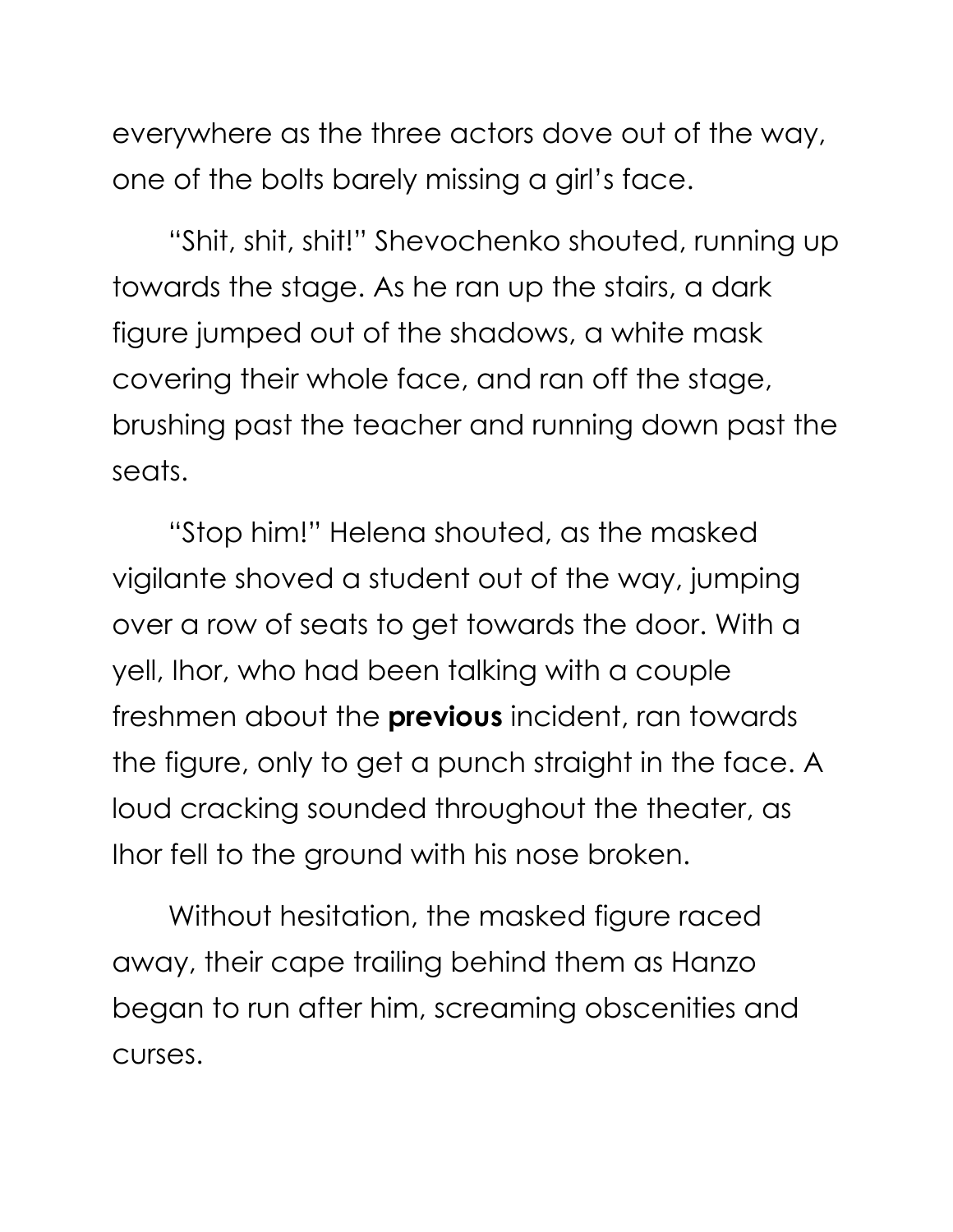As the senior ran into the hallway, the two footsteps getting more and more faint, Ihor stepped out of the wings. As he observed the chaos, he noticed a book on the floor. A book with a very familiar cover…

Grabbing it, Ihor held it up to his face, and noticed that it was the cover to *The Phantom of the Opera,* a book from a very, very long time ago. A book that just so happened to feature a masked terror interrupting a theater's rehershals.

"So, a 'Phantom' of our own, eh?" he muttered. Flipping through, he saw markings all over the pages, written in a sloppy, desperate style with a dark red pen. It was the rantings of a lunatic, talking of fingers and monsters and a strange void. It only got more and more erratic as he flipped through the final pages.

Flipping to the last page, he saw three words scratched into the sheet, in a strange and erratic way.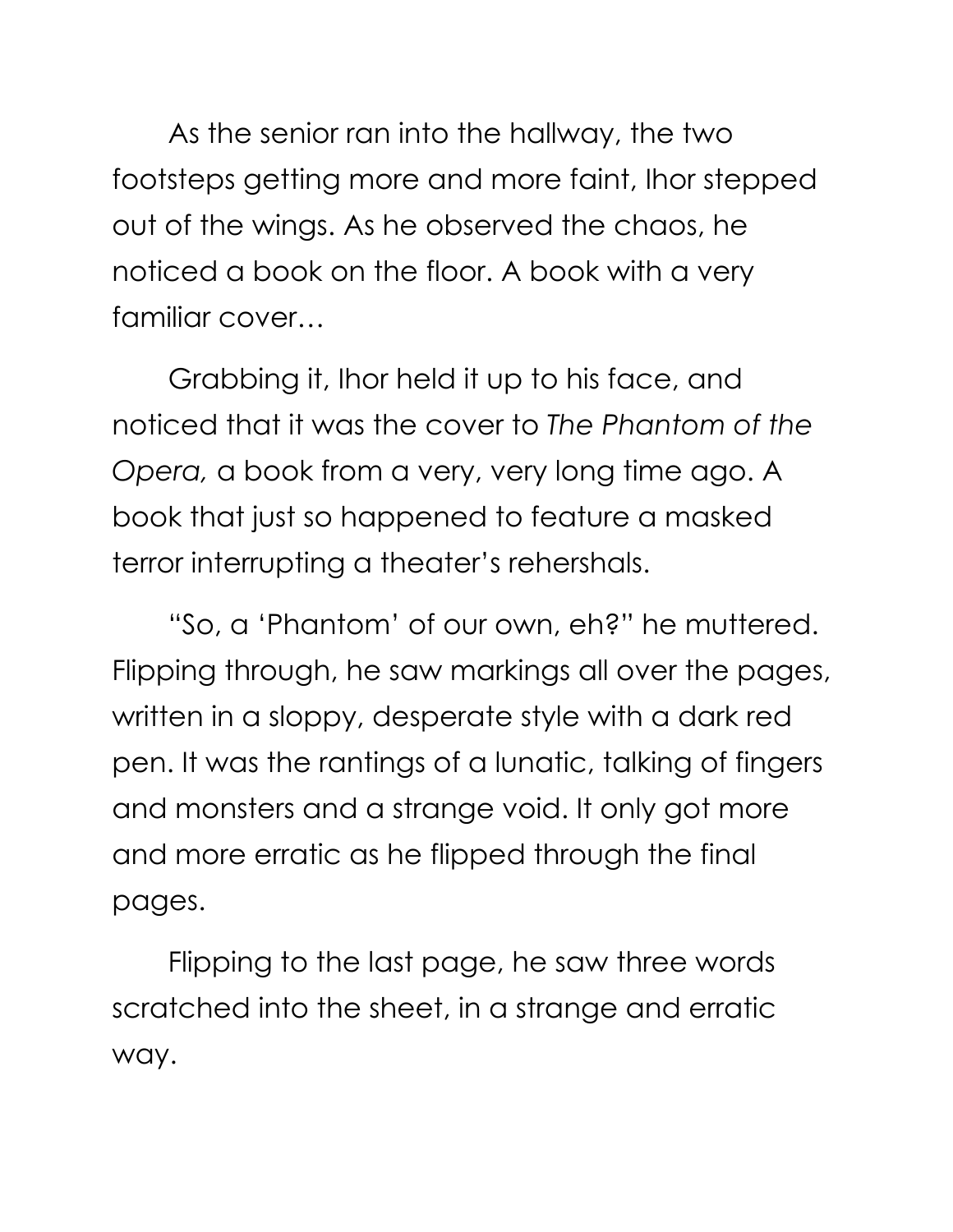*Make it stop,* it said.

\*\*\*\*

"Stay put, you coward!" Hanzo shouted, as the figure ducked into the changing rooms, slamming the door behind them. Hanzo instantly grabbed the door to fling it open, only to hear the click of the lock.

"Damnit," he muttered. "I'm gonna kill you, you slimy bastard!"

As Hanzo tried to jig the door open, he could hear the sounds of a struggle inside the room. Someone let out a shout, which only made Hanzo more furious. He was supposed to be the strongest kid in the school, not some random vigilante!

Finally, he flung the door open, the lock broken beyond repair. What he saw, however, only made him more furious. The mysterious figure was gone, and the only person there was Helena's brother, weightlifter Maquois Kiner, who was holding a broken bit of the figure's cloak.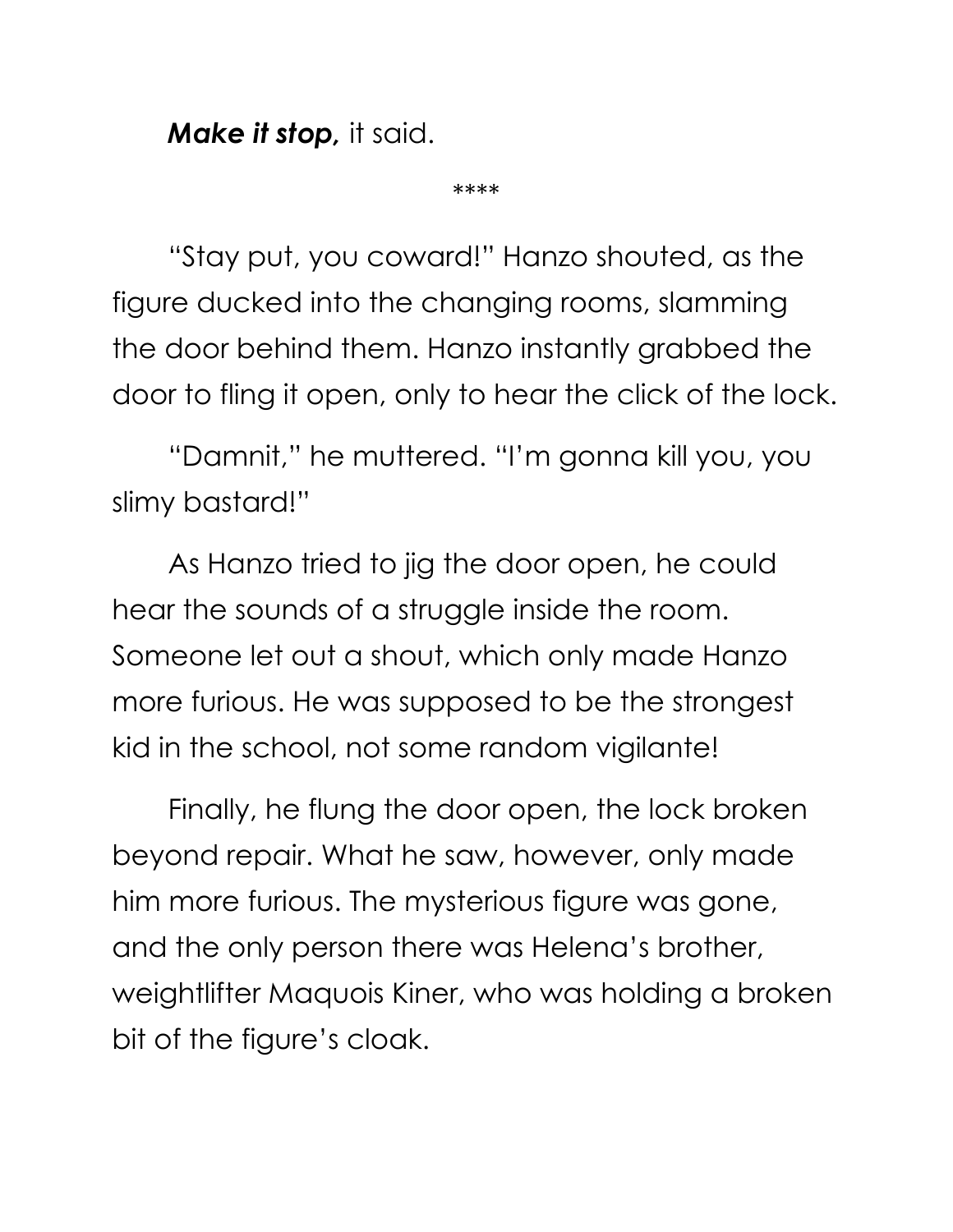"I tried to stop him, but he got away!" Maquois said.

Hanzo scowled. "Why didn't you stop him then, you wimp!?"

"Hey, who are you calling a wimp, screwball?" Maquois replied. "I could break your nose while high off my balls on seven different variations of crack."

The two boys stared at each other, both not willing to back down. Only the sound of the incoming janitor unlocked the two's gaze, the sound of an old woman with a broom breaking the silence.

As Hanzo stormed out, he caught Charlie out of the corner of his eye. Instantly, Hanzo scowled, even more than he was already. Hanzo didn't like most people, but he especially hated Charlie. Somehow, the sophomore was impossible to read, and extremely hard to get a rise out of. Not only that, he was the only one to successfully beat Hanzo in a fight, and Hanzo had never lived it down.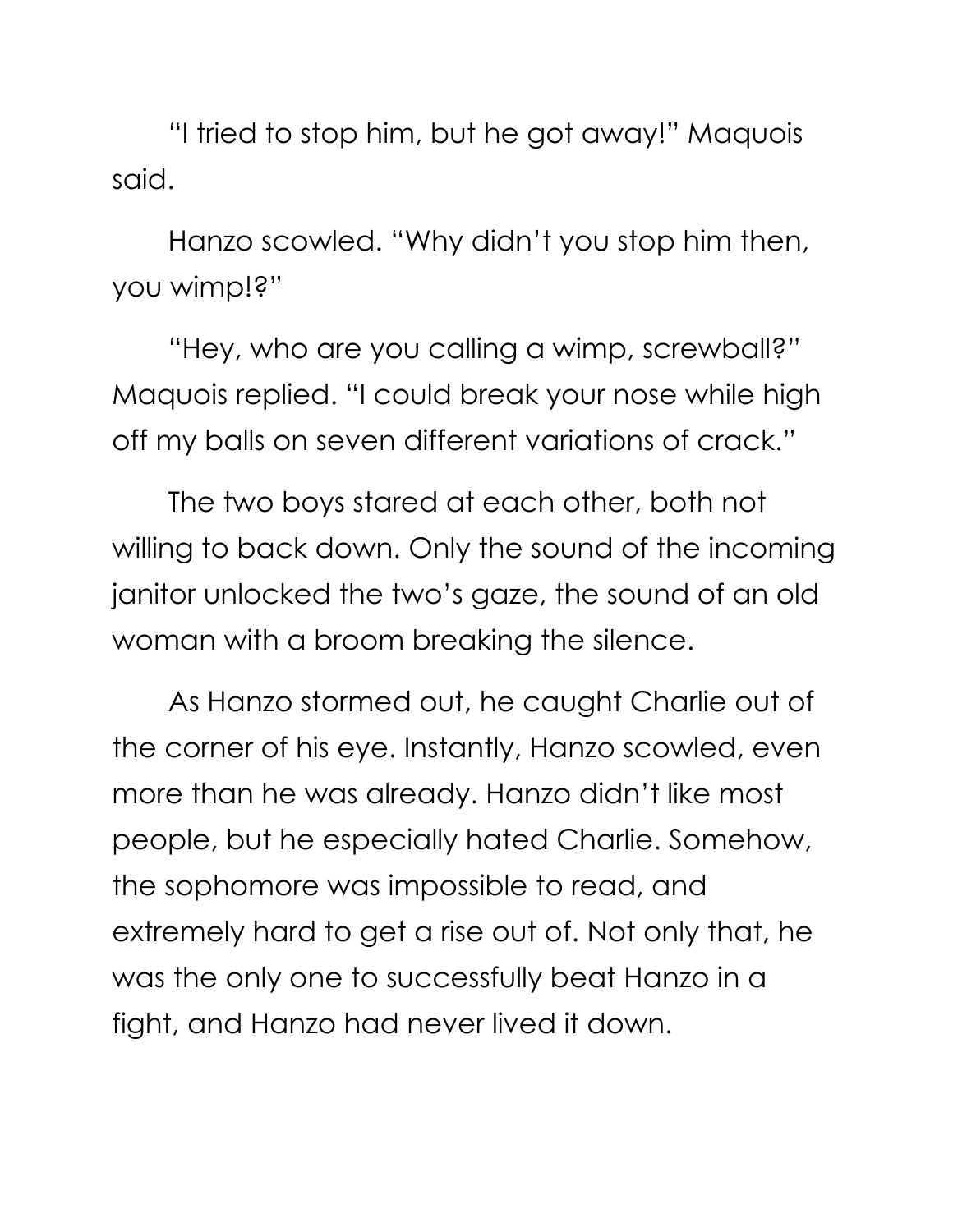Grunting, Hanzo brushed past Charlie and stormed back to the theater. The disruption was costing him time in the spotlight, time that he couldn't afford to lose.

Charlie simply watched as Hanzo stormed off.

\*\*\*\*

"I'm sorry Mr. Shevochenko, but if you can't get rid of this so-called….'Phantom', then your program needs to shut down for the safety of the students and the community as a whole," Mr Mori said, his cold steely eyes staring Shevochenko down as he slammed down the tablet. MASKED 'PHANTOM' ATTACKS AGAIN, NEARLY KILLS STUDENT.

"Wha….what? How? Why? This isn't my fault!" Shevochenko replied. Instantly, he started cursing internally. He knew this was coming. He had two days to prepare for this meeting, and yet, this was the best he could do?

"Yes, I understand that. However, the safety of the students is of my utmost concern and the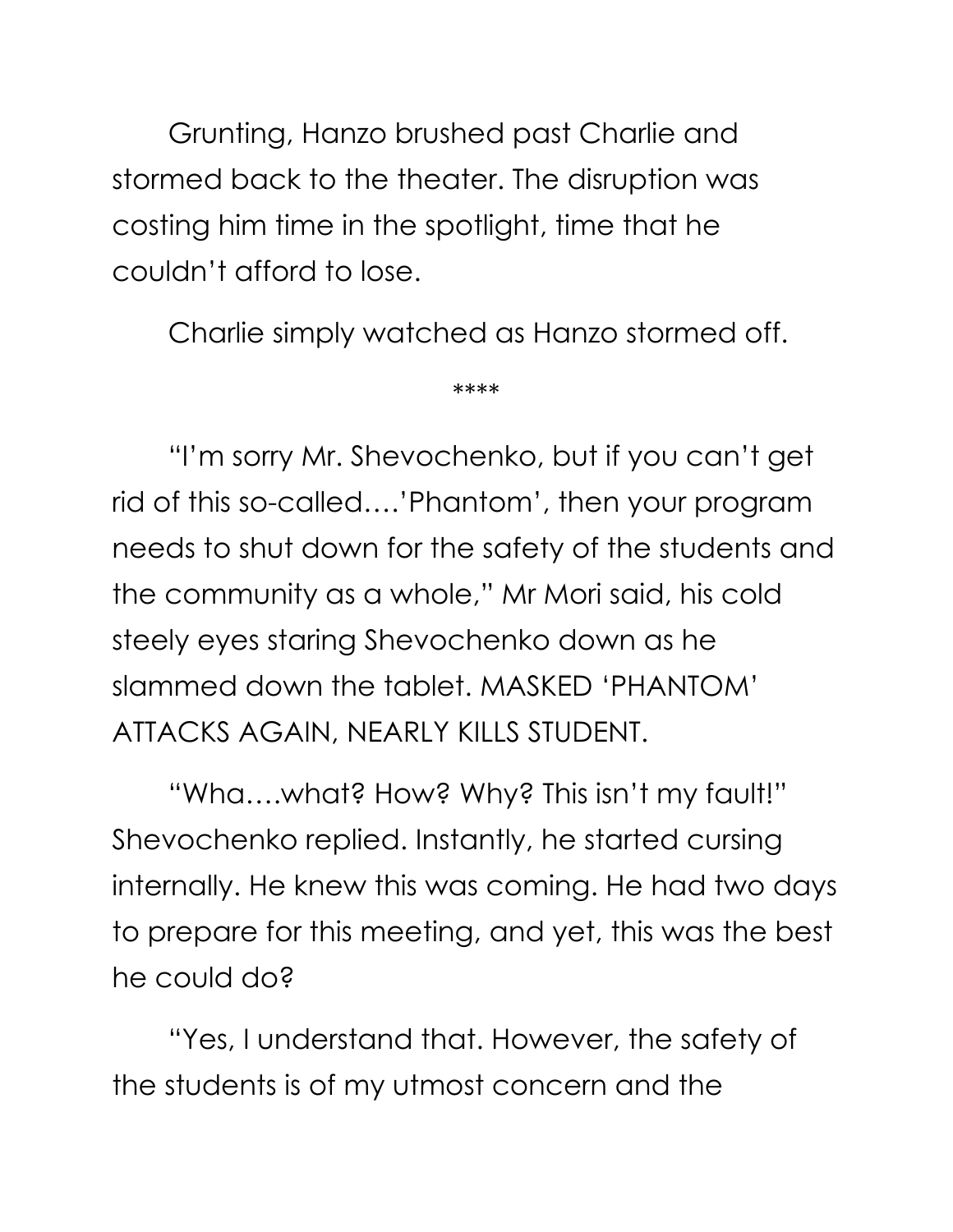concern of the school board. Given how you haven't been able to get this Phantom out, it's a fundamentally unsafe situation."

"Then get me someone to help out! Get the military involved or something!"

Mori sighed. "Mr. Shevochenko, you should know as well as I do that there is no way that we could get any member of the military to do this. They're needed for things that are truly important, not a vandal."

"But if it's just a vandal, why do we need to shut down the program?"

"Because this vandal is doing dangerous things. Please, Mr. Shevochenko, put aside your tunnel vision and look at the bigger picture there."

Muttering under his breath, Shevochenko tried his hardest not to explode. Mori's logic was clearly flawed; if it was dangerous, even if it was just a vandal, why wouldn't there be a need to get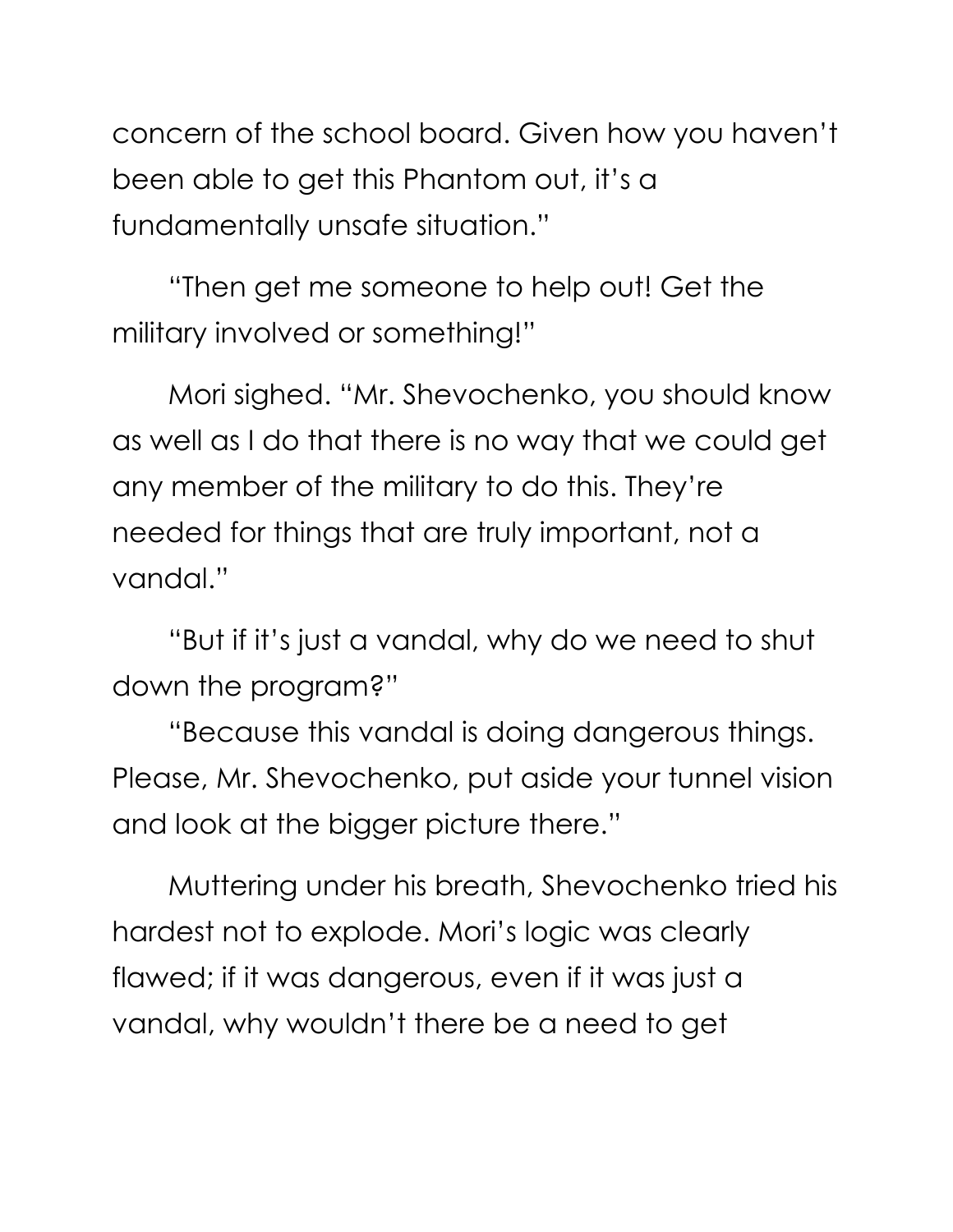protection? But he knew that he couldn't push the matter much further.

"Can we at least get a day? A day to solve this?"

Mori sighed. "Very well," he said. "ONE. DAY"

"Thank you," Shevochenko said, standing up to leave. *"Asshole,"* he thought to himself.

\*\*\*\*

Ihor was sitting in his homeroom, his brain still processing an interview he'd done with Hanzo before the day started. He'd thought that it would be meaningful (Hanzo should have been able to see the Phantom better than the other students since he'd been the closest), but it had given him exactly nothing. Not only was he uncooperative, with the vocabulary of a caveman, but the only thing he'd learned at all was that Charlie really pissed Hanzo off.

Things were simply, shit. He only had a day to solve this, his father was balls-off-the-wall stressed, and all he had was a book, three words, and Charlie Kiner.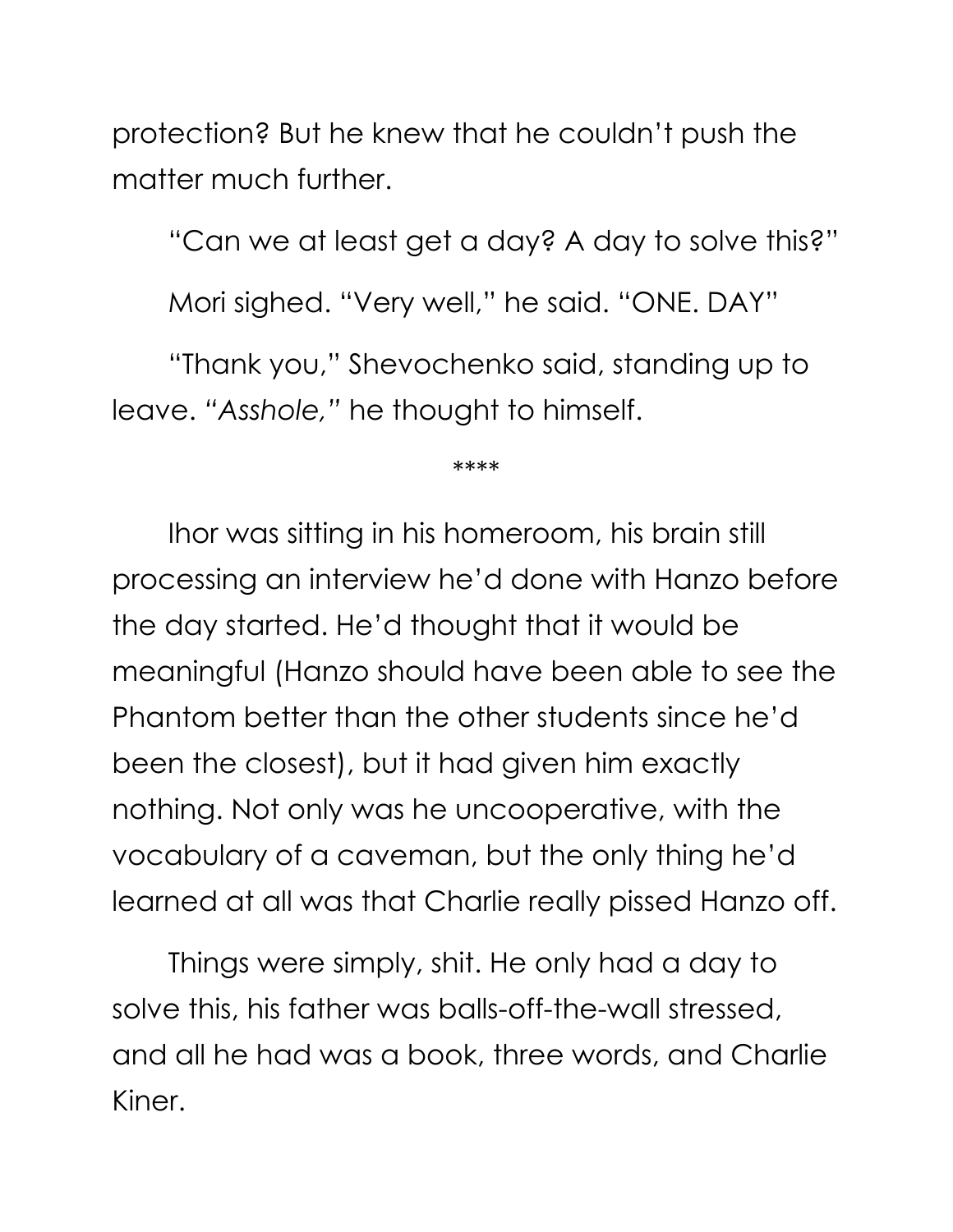*"Charlie…"* Ihor thought to himself, spotting the man himself sitting a few desks away. Something about that kid was off in the first place, but the fact that he kept cropping up was odd.

Occupied by his theories, Ihor flicked through the book again. The red words were still sprayed across the pages, their meaning just as meaningless as ever. Putting his hand on his face, he accidentally brushed up against his nose, flaring up the pain. A couple drops of dark red blood fell down on his desk.

*Red.* The word came into Ihor's mind and stuck there. *Red.* What did it mean? He saw red everyday, why was it staying inside his head?

*Red.* Red in the book. Red blood on the table from his nose. Red on the shirts of the two who always disappeared in the back of the theater and made very obvious grunting and moaning noises. Red in the pen in Charlie's hand. Red pen.

*"That's it!"* Ihor thought to himself. It had to be Charlie. Who else was mysterious enough, skilled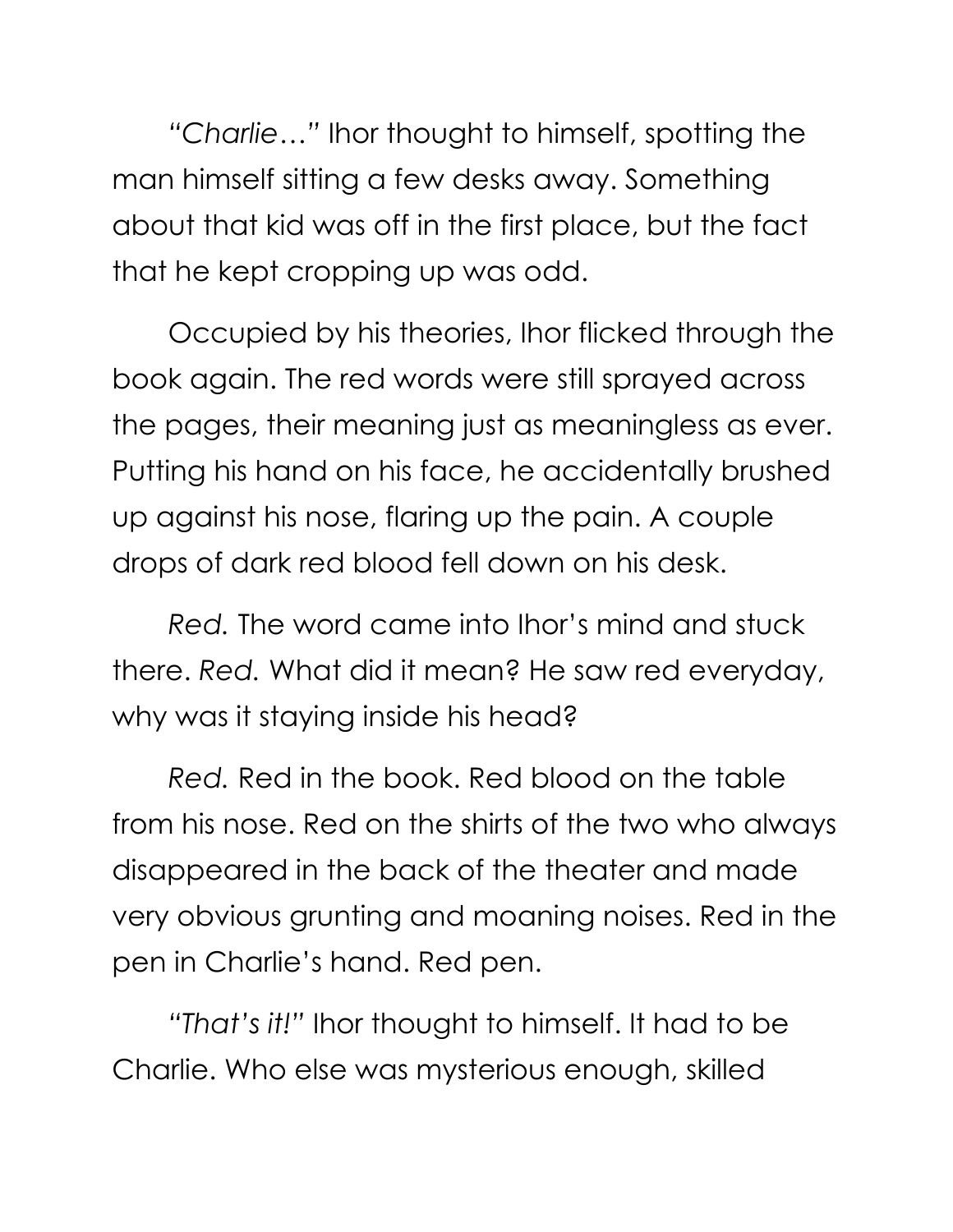enough, to do this? He wasn't in theater in the first place, so he wouldn't be constrained by emotion or

*"No, it's the only possibility,"* Ihor thought to himself. This had to be it. Otherwise, he'd watch his father lose everything that had been worked on for the past few months, and no matter how much Ihor hated being in that goddamn theater, he didn't want to see that. Taking a deep breath, he began to stand up…just before Kalingkata grabbed his shoulder.

"Hey, Ihor," she said. "I've got it."

"Huh?"

"The camera tapes. Talinata and I got them this morning, around a month's worth."

"Really?!" Ihor said, sitting back down excitedly. This could be it. If Charlie was caught on camera changing into the Phantom, it would be the exact confirmation that Ihor needed.

"Yep. Got them right here."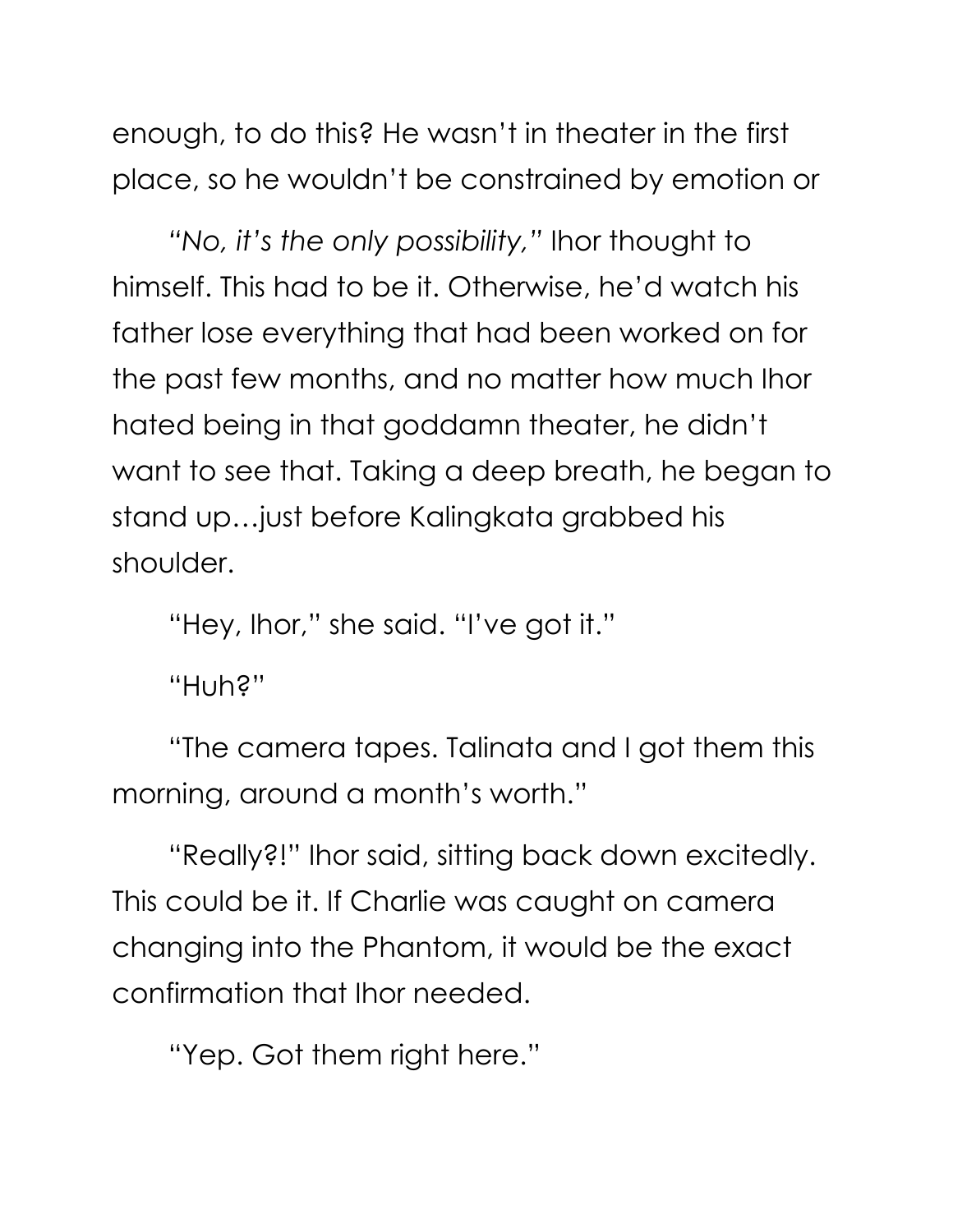"Wait, hold on," Ihor said nervously, lowering his voice to a whisper. "Aren't you scared of Mrs. Ichinose hearing us?"

"Not a chance," Kalingkata replied, motioning to the front. "Talinata's distracting her."

Taking a glance towards the front, Ihor could see that she was telling the truth. Talinata was holding up his holopad, showing the teacher something that Ihor couldn't quite make out. Whatever it was, she was blushing furiously.

"Wait, what's he showing her?"

"Not sure, to be honest. I just asked him to come up with a distraction that would catch her off guard. Now, hurry, take it!"

Coming back to the present, Ihor grabbed the tapes and nodded. Just in time too, as Mrs. Ichinose had dismissed Talinata and was taking roll.

Nodding when she got to his name, he discreetly put the first set of tapes into his tablet. As they loaded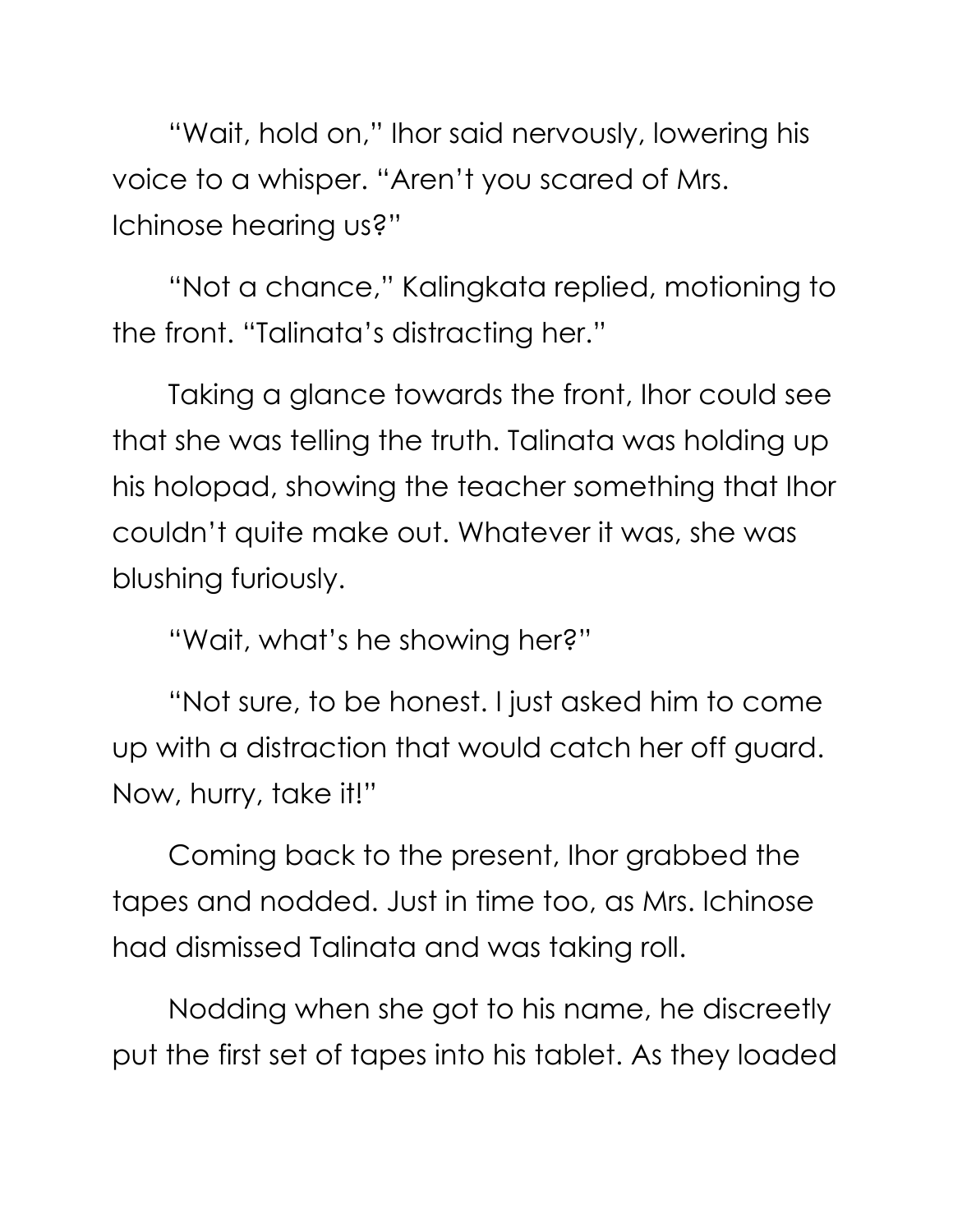up, he ran through thousands of possible scenarios in his head, all to do with capturing Charlie.

All of which were put out of his head the instant they started playing.

\*\*\*\*

"Hey, thanks for dropping this off," Helena said, as Maquois gave her the last bits of her costume. The two siblings had met in the costume closet, so Helena could easily put on her costume without anyone noticing that she'd accidentally forgotten to bring said bits earlier in the day.

"No problem," he said. "Hey, you alright?"

"Oh, huh?" Helena said, noticing that she was shaking. "Yeah, I'm okay. Just nervous, that's all."

"About the Phantom?"

Helena nodded. "The attacks have been getting worse and worse. I'm not exactly looking forward to what's coming next. Especially given that some of Dad's storage has gone missing."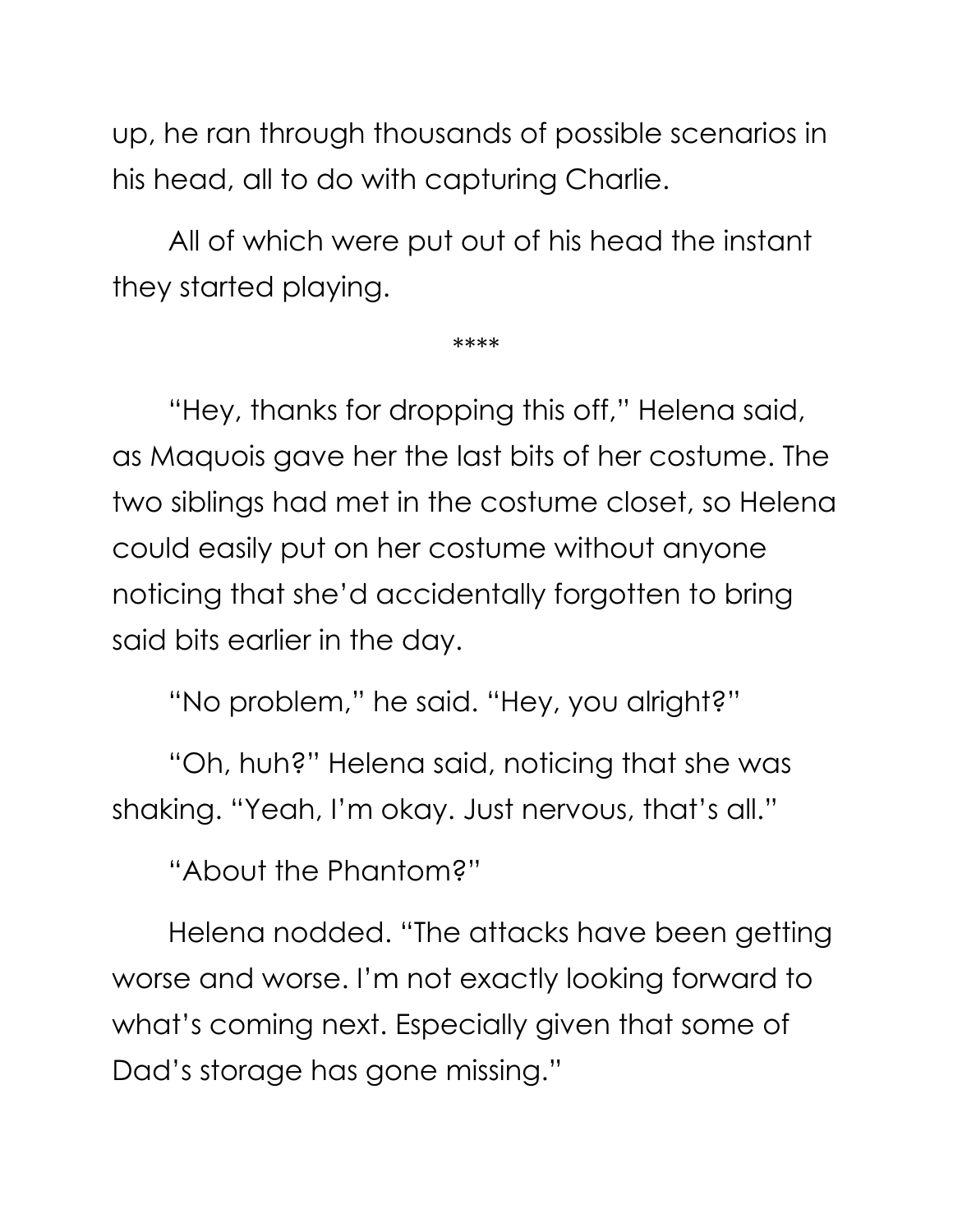"That's understandable," Maquois said. "Well, I guess I'll see you later, then."

"See you later," Helena said. "Hey, by the way, did you ever find your copy of *Phantom of the Opera*?"

Maquois hesitated for a second. "Not yet," he said. "And given the circumstances, I don't think now would be the best time to find it in the first place."

"You're probably right," Ihor said, walking in with a cutting knife from the techie department in his hands. "After all, it would be in rather bad taste for the Phantom to have *The Phantom of the Opera*.

"Huh?" Helena said, turning to Maquois. What the hell was Ihor talking about? She looked towards her brother, hoping to find some sort of answer in his eyes. However, all she found was a strange look in his eyes. A look of determination, of…insanity.

Grabbing his shirt, Maquois tore it off with a yell, revealing the Phantom's all black outfit. Without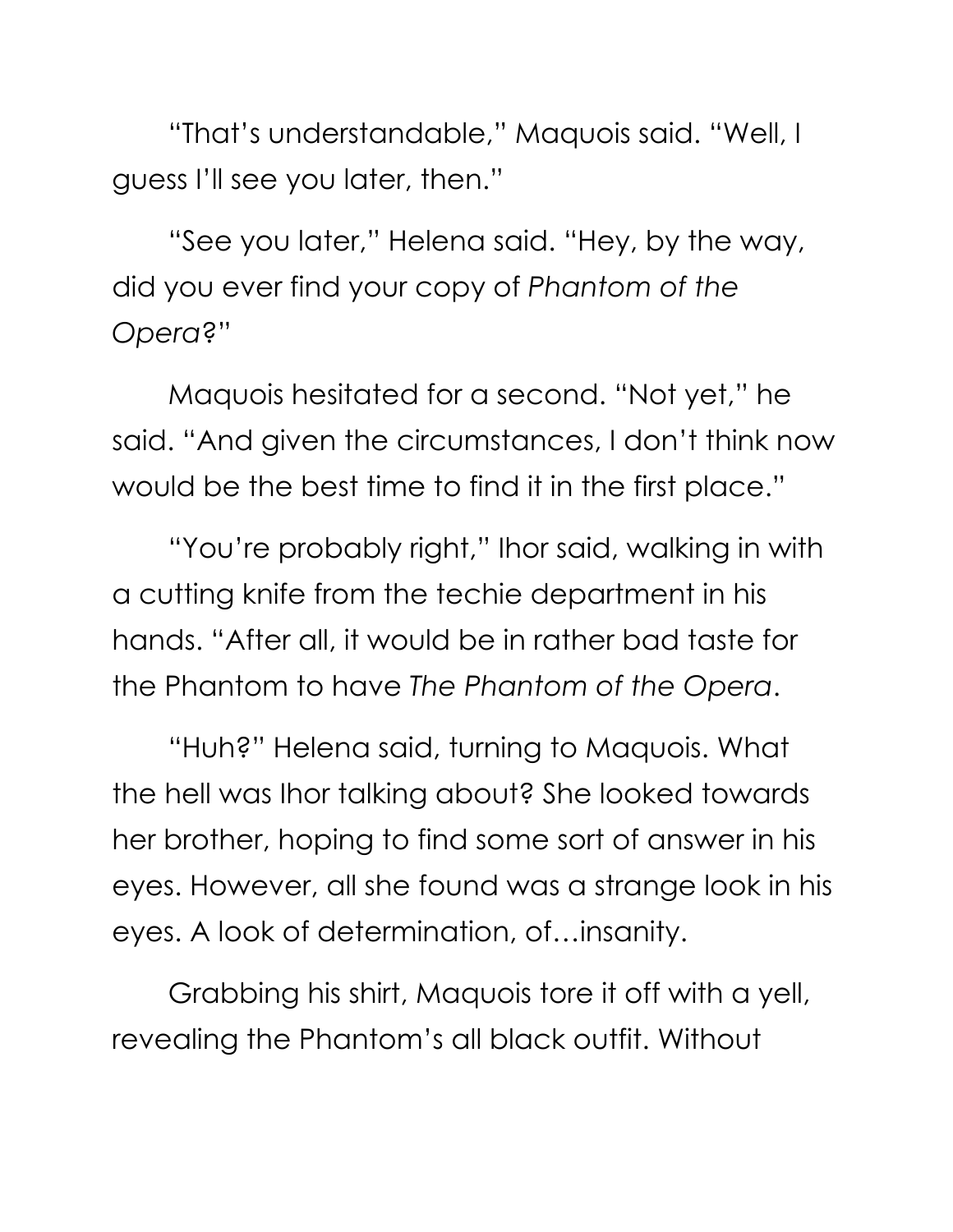hesitation, he reached into his pocket and pulled out a knife much bigger than Ihor's in the other.

"Holy shit!" Ihor shouted, dropping his cutting knife as Maquois threw on his mask. Maquois took instant advantage of this, shoving Ihor back into a row of costumes, and running out the door.

Bursting through the wood, Maquois was instantly greeted with around fifteen or twenty students, all carrying some kind of makeshift weapon. Standing in front of them all was Shevochenko, holding a plasma pistol. Now it was Maquois' turn to drop his knife.

"It's over, Maquois," he said.

Maquois merely laughed, reaching into his pocket. "Is it?! Is it!!!!! I think not!"

"Really? You wanna try me?" Hanzo said threateningly, brandishing a broken piece of wood.

"I have a detonator I stole from my father, you fools!" he shouted, thrusting it out into the open. "One click, and I can blow the ceiling, making everything collapse! Just like the book! And then,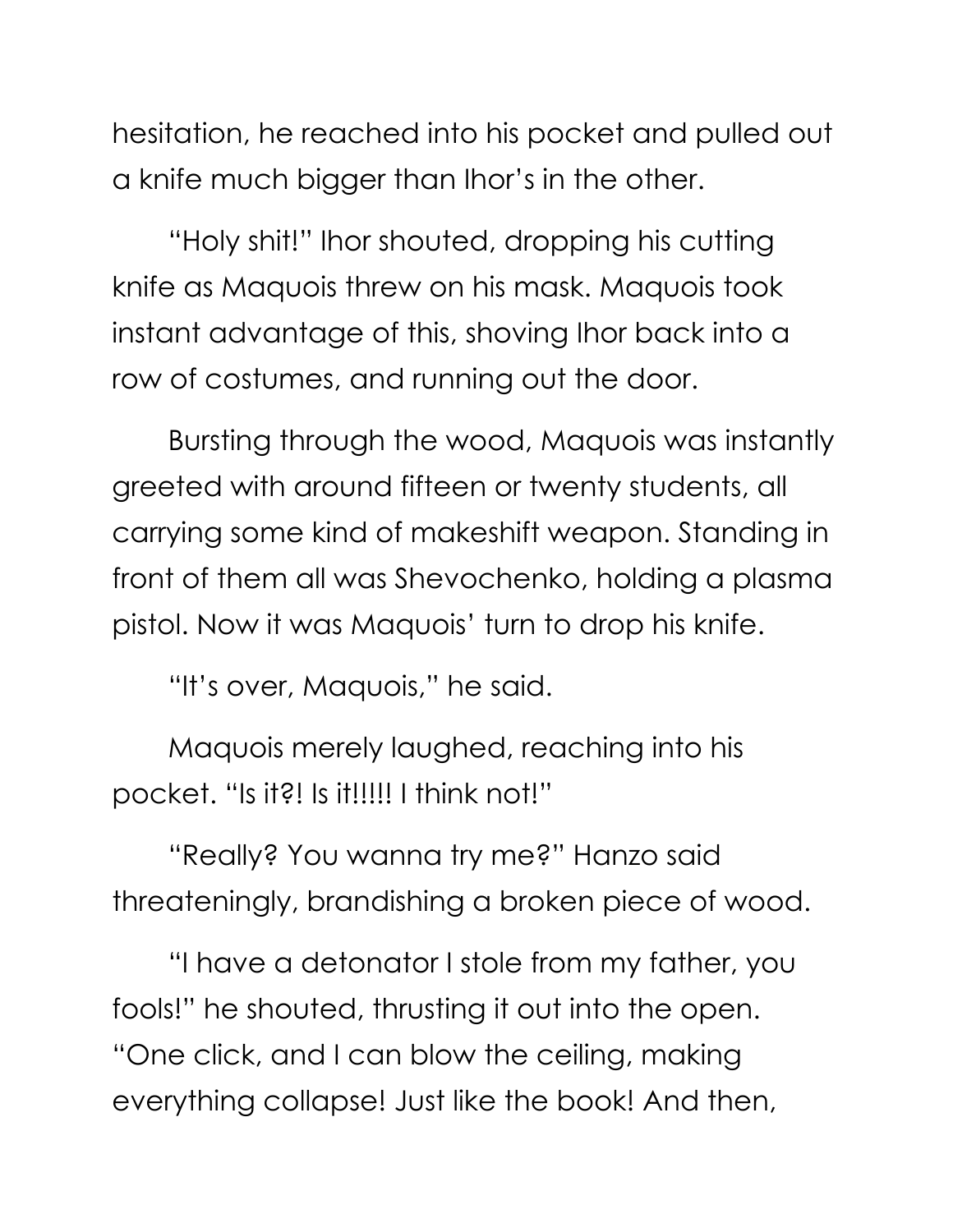maybe, I can get this all out of my head! Get it all out of my head! Get out of my head!"

His eyes were darting all over the place, and for a moment, it seemed like he was completely out of it. Indeed, he almost dropped the detonator as he rambled, only barely managing to hold on.

But then, just as suddenly, Maquois snapped back to reality. A dark grin spread across his face as his finger moved closer and closer…only for Charlie to tackle him to the ground. Grabbing Maquois' mask, Charlie tore it off his fellow student's face and smashed back down, the force hard enough to break Maquois' nose and the mask.

It was all over in a few seconds. The crowd watched in shock, as did Ihor and Helena, who had only just come out of the dressing storage. Even Shevochenko had a surprised look on his face. The only one that wasn't quite so happy was Hanzo, who was absolutely furious at Charlie stealing his thunder.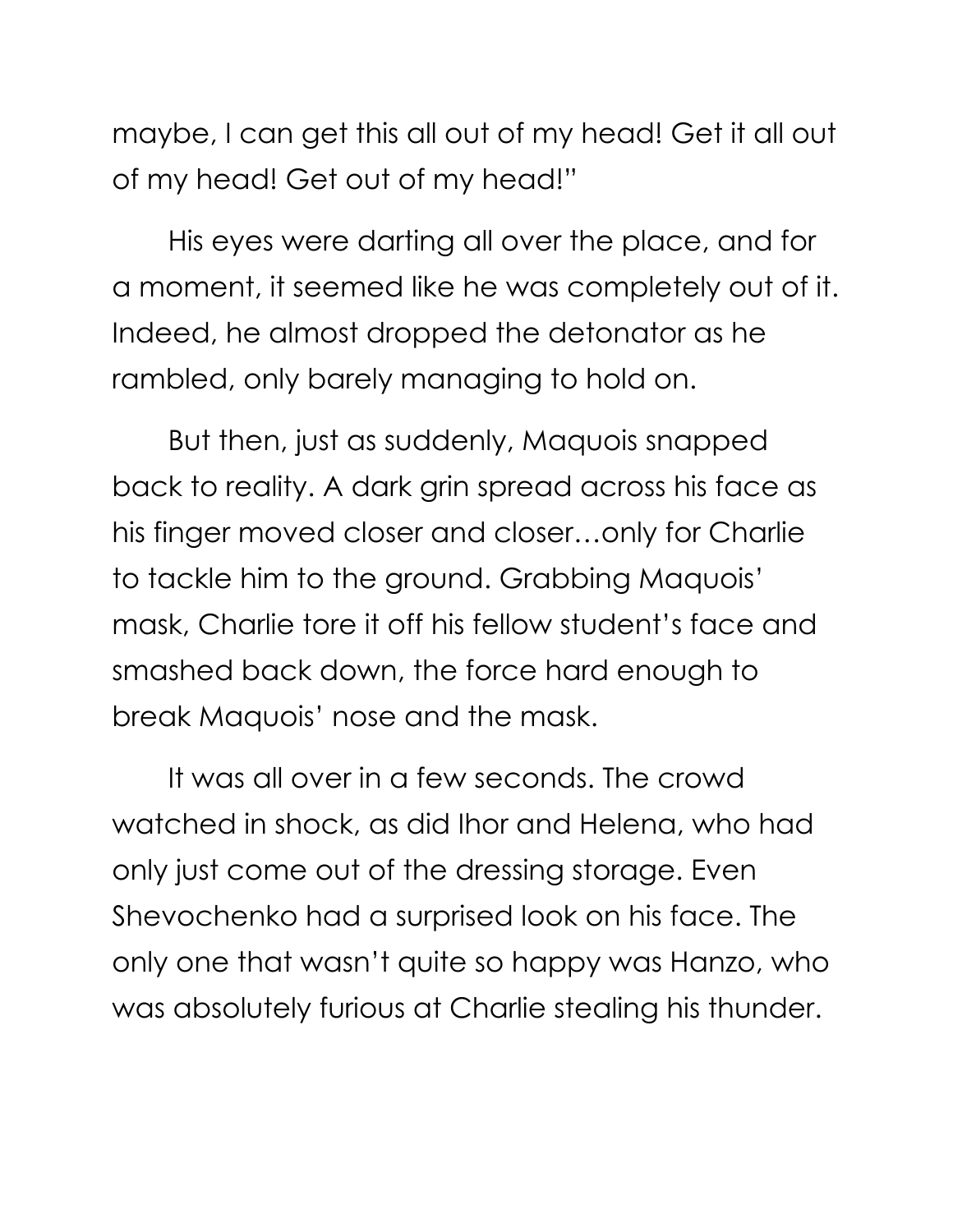"H-h-how?" Jorani asked, nervously clutching a dictionary with pencils stuck in it.

"I pay attention," Charlie said. "Now, if you'll excuse me, this is your problem, not mine."

With that, Charlie left the room, leaving behind a bloody Maquois and a bunch of theater kids that had not one iota of an idea what to do.

It was Helena that broke the silence, kneeling down towards her brother. Instantly, Maquois teared up.

"I'm sorry," he said, his voice on the edge of breaking. "I've failed you, Helena. I've failed you."

"Why?" she asked. "Why, Maquois? You've always been the dependable one. Why did you do this?"

"I've…I've been having strange dreams," he said, tears dripping down his eyes. "I saw…a strange creature…in a void of blue and purple…it's…oh god, it's monstrous!"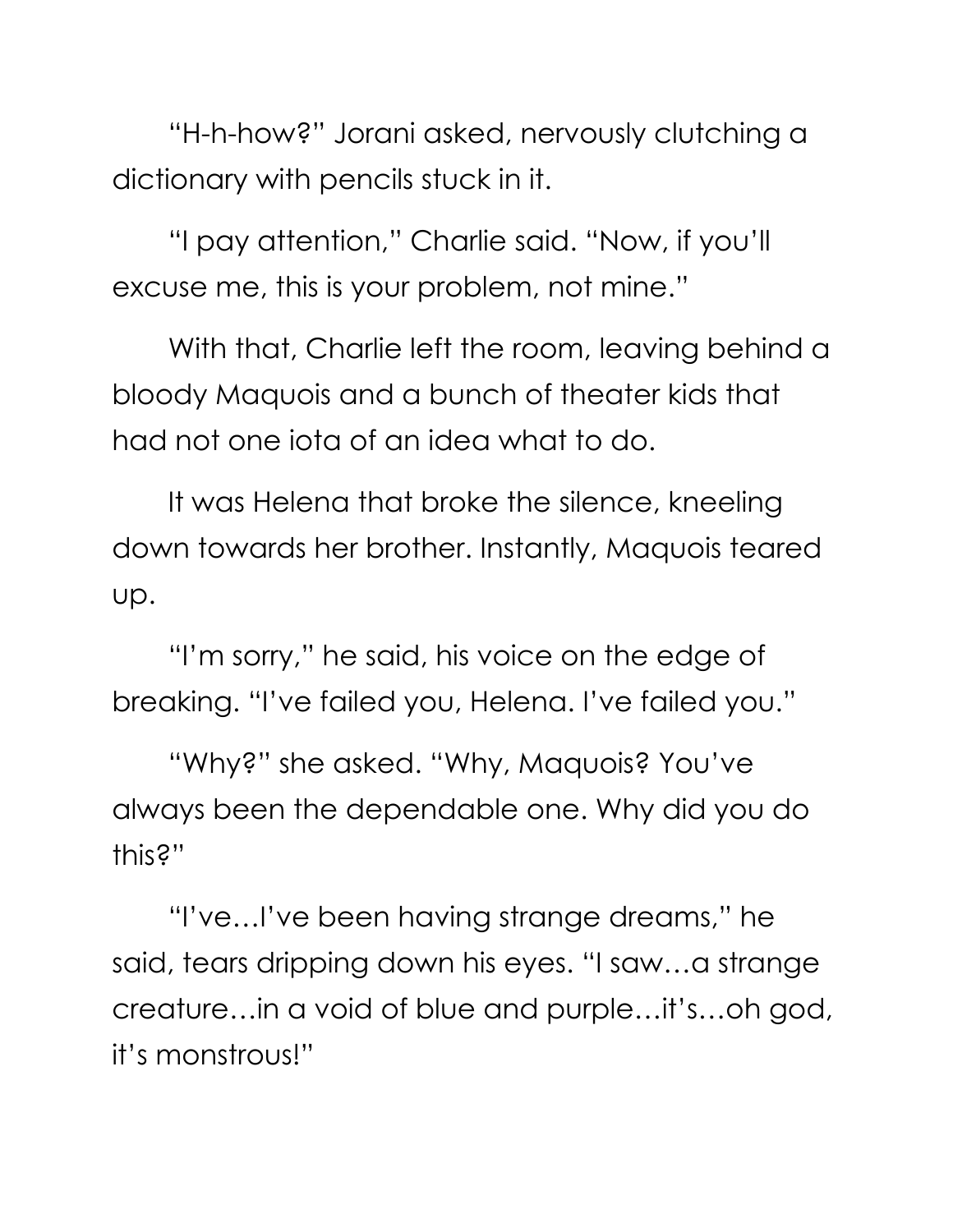"In what ways?"

"It's…it's human, but it isn't! It has fingers on a necklace, and it's standing next to me! It calls itself Booog, oh god, that name! And I can't run away, cause it's standing beside me. That's why I did this, cause it's the only way to take back control of everything…"

That was when Maquois fully broke down, with tears and snot streaming down his face.

"Wh…why didn't you tell me?" Helena said, embracing her brother.

"I couldn't," Maquois said. "That would make me weak. And I have to be that brother for you."

"Oh, Maquois," Helena said, hugging him tightly. "Thank you for all you've done, but I'm older now. I can fight for myself. You don't have to be the strong one. It's okay for you to be open, to be emotional. And that doesn't make you weak! It just means you're human."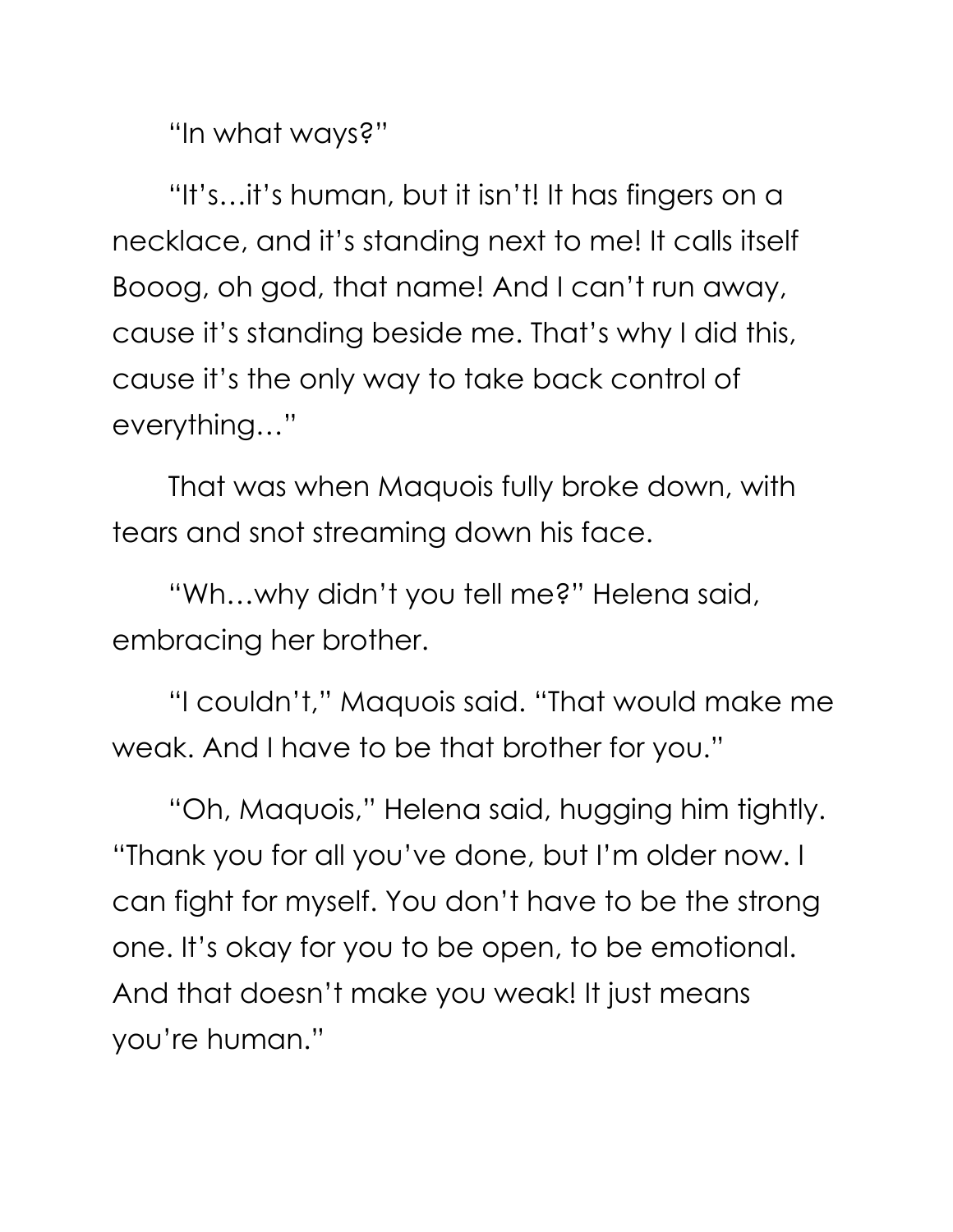More tears ensued as the two embraced, everyone else merely watching. Some were just as distraught as the two siblings, while others were relieved. For Ihor, he had…mixed emotions. On one hand, he was glad that all this shit was over now. Having Maquois get his nose broken just like Maquois had broken his didn't hurt either. But on the other hand, he would have to find some other way to get out of the theater now.

*"At the very least, Dad's happy,"* Ihor thought to himself, looking at his father's relieved face.

\*\*\*\*

"So. You actually did it," Mori muttered, flicking through his tablet. PHANTOM FOUND; CAUSE OF TERROR MENTAL BREAKDOWN, the headline read.

Mori wasn't exactly keen on losing, but he'd look even worse if he tried to stop this now. So, in this case, he'd take the loss this time.

*"I wonder which play they're doing now,"* he thought to himself, flicking down through the article.